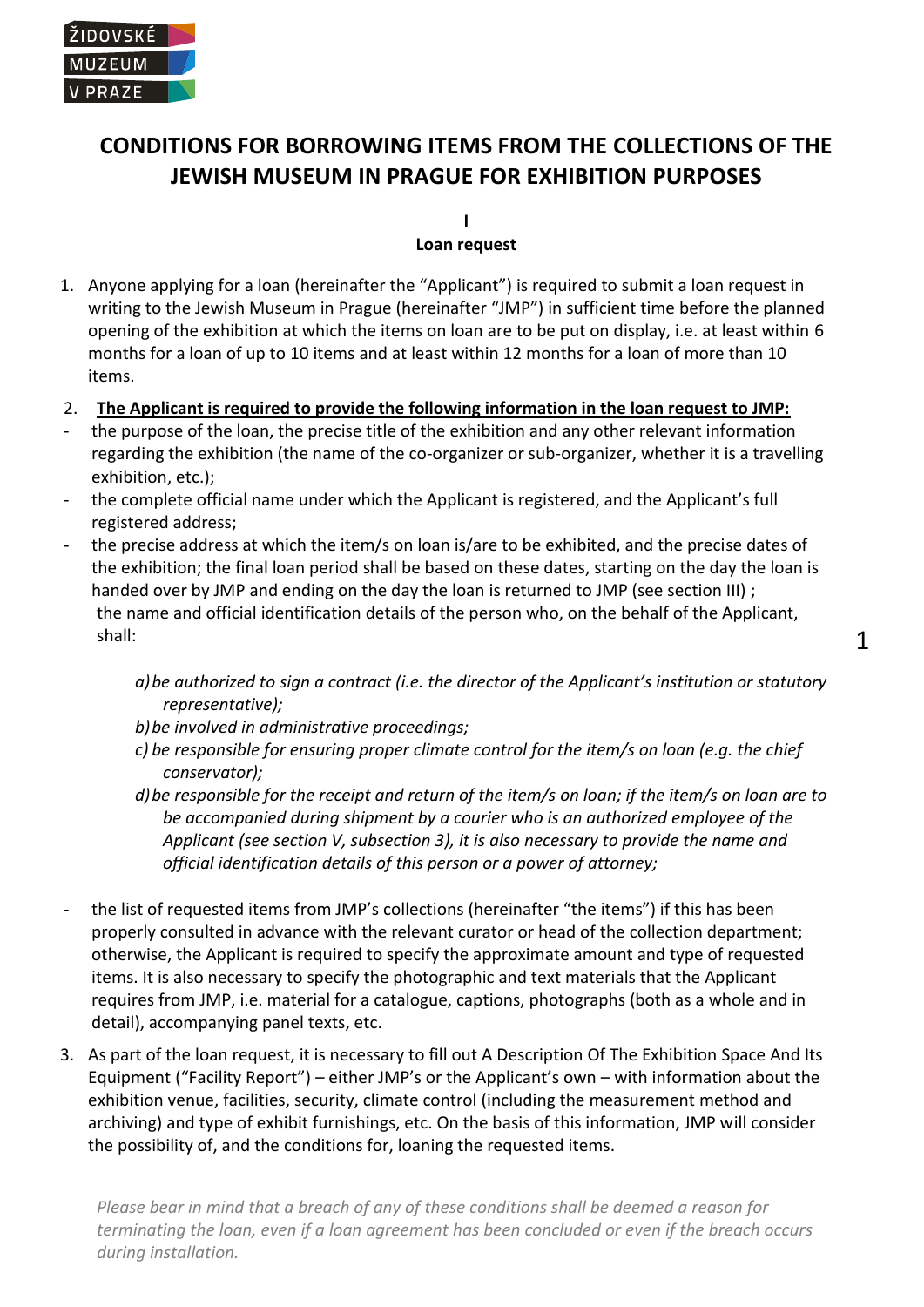

- 4. In the event that the Applicant is not a specialist museum-type institution with its own collections registered in the Central Registry of Museum-type Collections (hereinafter "CES") under the Ministry of Culture of the Czech Republic, and in the event that the Applicant is not involved in the systematic collecting, study and presentation of items of cultural value (i.e. is not a museum or gallery in accordance with Act No.122/2000 Coll.), but is a different legal entity (e.g. city, municipality, association or firm/company), JMP reserves the right to require the Applicant to draw up a framework agreement for guaranteeing specialist oversight between the Applicant and a third party, i.e. an institution that has a collection that is registered in the CES (see [https://www.cesonline.cz/arl-ces/cs/index/\)](https://www.cesonline.cz/arl-ces/cs/index/). Under this framework agreement, the third party is required, on behalf of the Applicant, to guarantee implementation of the exhibition, of which the loan of items from JMP's collections is deemed to be part. Specialist oversight applies both to theoretical matters (e.g. consultation on the exhibition scenario and the parameters for the exhibit furnishings/facilities) and to the practical (handling of the items on loan, installation of the exhibition, etc.). The settlement between the Applicant and the third party is entirely up to the Applicant.
- 5. In the event of the Applicant's non-compliance with Section I, the JMP shall increase the loan preparation costs by 50 %.

**II Loan agreement and the subject of the loan**

- 1. A prerequisite for the loan is that a loan agreement shall be duly executed and delivered to JMP at the latest 30 days before the start of the loan period, unless otherwise arranged by JMP and the Applicant.
- 2. The loan agreement between JMP and the Applicant shall be based solely on JMP's loan agreement form. Changes to this loan agreement form may be made only with the mutual consent of both parties. The legal costs associated with making any changes to the loan agreement form shall be borne by the Applicant.
- 3. The loan agreement may be concluded only after the final selection of items to be loaned has been made.
- 4. The final selection of items to be loaned is a matter of agreement between JMP and the Applicant. JMP, however, reserves the right to determine the selection of items in view of their condition and level of use, in view of its commitments in other projects, and in view of the requested loan period, etc.
- 5. Changes to the final selection of items may be made in exceptional cases but only if there is a wellfounded reason (e.g., to reduce costs, if the condition of an item suddenly changes, if conditions are found to be unsuitable, etc.). The number of selected items, however, may only be reduced, not increased.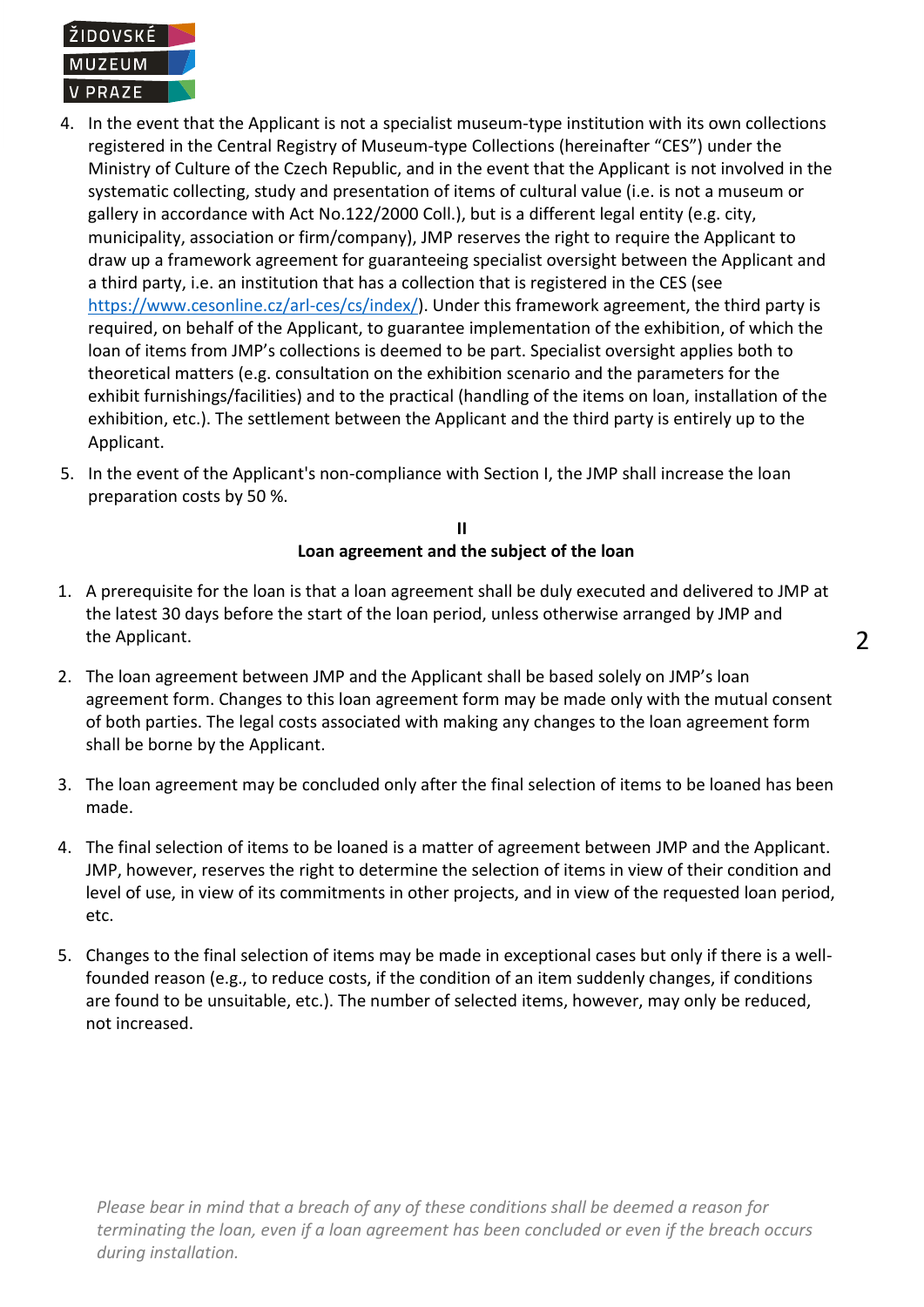

## **III Loan period**

- 1. The loan period shall be determined by JMP after the loan request has been dealt with and the "Facility Report" has been submitted. The loan period shall be specified in the relevant section of the loan agreement.
- 2. The loan period specified in the loan agreement may be extended only with the prior consent of both the Applicant and JMP by means of a written addendum to the loan agreement. The Applicant is required to inform JMP in advance of any intention to request an extension to the loan period – at least 60 days in advance for a long-term loan (i.e. for one or more years) and at least 30 days for a short-term loan (i.e. for up to a year).
- 3. JMP reserves the right not to agree to an extension of the loan period.

## **IV Insurance and guarantees**

- 1. For items on loan to a country outside the Czech Republic, JMP may require the Applicant to provide a written legal guarantee from the state authorities of the country where the Applicant has their registered office, rendering the items on loan immune from confiscation in the Applicant's country for the duration of the loan, either in the form of "immunity from jurisdiction" or in the form of "immunity from seizure". The form and title of such a document shall be based on legislation in force in the country where the Applicant has their registered office. JMP, however, reserves the right to consider whether to accept such a guarantee.
- 2. For items on loan to a country the Czech Republic, the Applicant is required, at their own expense, to insure the items on loan from "nail to nail". This insurance shall cover all risks, including natural catastrophes and climatic influences. The insurance value of each item on loan shall be determined solely by JMP. As written evidence that insurance has been taken out, a valid insurance policy must be delivered to JMP no later than 30 days before the agreed-upon start date of the loan period, unless otherwise arranged by JMP and the Applicant.
- 3. For items on loan in the Czech Republic, insurance shall be a matter of agreement between JMP and the Applicant. If there are reasons for doing so, JMP may require the items on loan to be insured.
- 4. JMP reserves the right to subsequently change the insurance value of the items on loan, if their value on the international market changes. The Applicant shall be notified in writing of any change in the insurance value, and such change shall be binding on the Applicant.
- 5. In the event that the Applicant and JMP agree to extend the loan period beyond the term of the insurance policy, the Applicant shall automatically be required to extend the term of the insurance policy accordingly.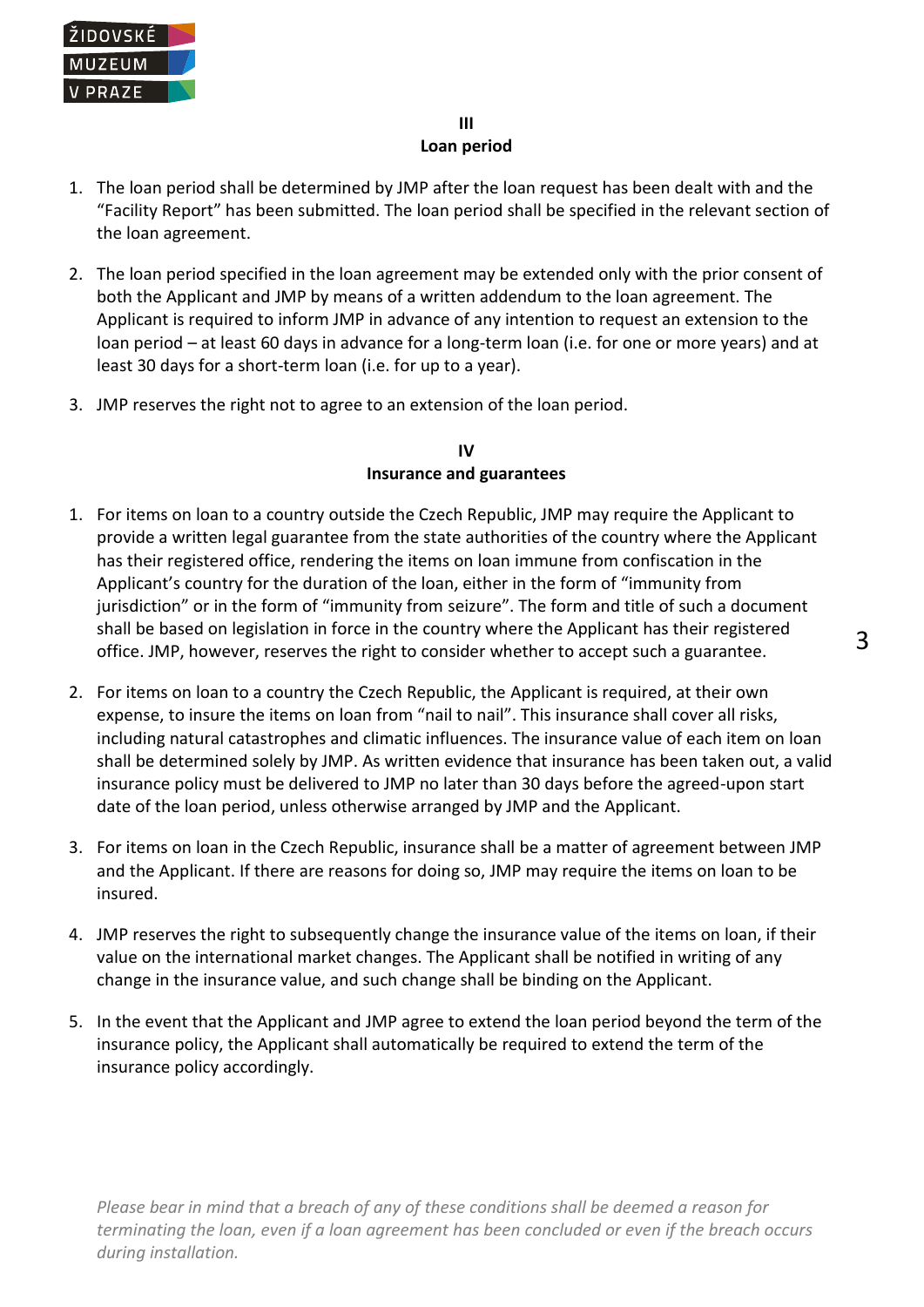

- 1. The method of packing and shipping the items on loan shall be determined by JMP and shall be binding on the Applicant. Information about the packing method for each item on loan shall be included in the Condition Report.
- 2. Unless otherwise arranged by JMP and the Applicant, the items on loan shall be accompanied by an authorized member of JMP's staff (courier) from the moment the items leave JMP to the moment of installation at the exhibition venue, and from de-installation to their return. The courier shall observe the items on loan being packed and inspected prior to shipment, installed at the loan venue, and de-installed, inspected and packed prior to return shipment.
- 3. In the event that JMP refrains from sending its own courier, the courier service may be provided by one of the Applicant's authorized employees or by a professional freight forwarder, subject to prior consent from JMP.

#### **VI Customs clearance**

- 1. For items on loan to another country, customs clearance shall take place exclusively on the premises of JMP and the Applicant, and not at customs offices.
- 2. As customs declarations and permission to export items of artistic value from the Czech Republic to another country are valid only for a limited time, JMP must be informed in the event of any postponement of the deadlines for receiving the items on loan to another country, and no later than 30 days prior to the appointed deadline for receiving the items on loan.

 $\Delta$ 

#### **VII Handling of the items on loan and conditions for installation**

- 1. Throughout the loan period, the Applicant is required to handle the items on loan with maximum care and in full accordance with JMP's instructions which are set out in the condition report, and the Applicant is required to take all precautions to prevent any kind of damage, devaluation, destruction or loss of the items.
- 2. All areas where the items on loan will be placed must be safeguarded in full accordance with JMP's instructions. The exhibition space must be prepared before the items are unpacked so that they can be placed straight away in their designated positions. In exceptional cases where there are compelling reasons why this condition cannot be met, the Applicant must provide a suitable air-conditioned depository space for the temporary storage of the items on loan.
- 3. All areas where the items on loan are to be placed must provide a stable climate-controlled environment:

3.1 Limits for collection objects: air temperature at  $18-20^{\circ}$ C (+/- 2 $^{\circ}$ C), relative humidity at 45-55%; maximum 50% relative humidity for textiles and metal objects. Lighting in the exhibition area may not exceed a limit of 150 lux; objects made of paper or other sensitive organic materials may not be exposed to natural sunlight. The level of artificial lighting for such items is generally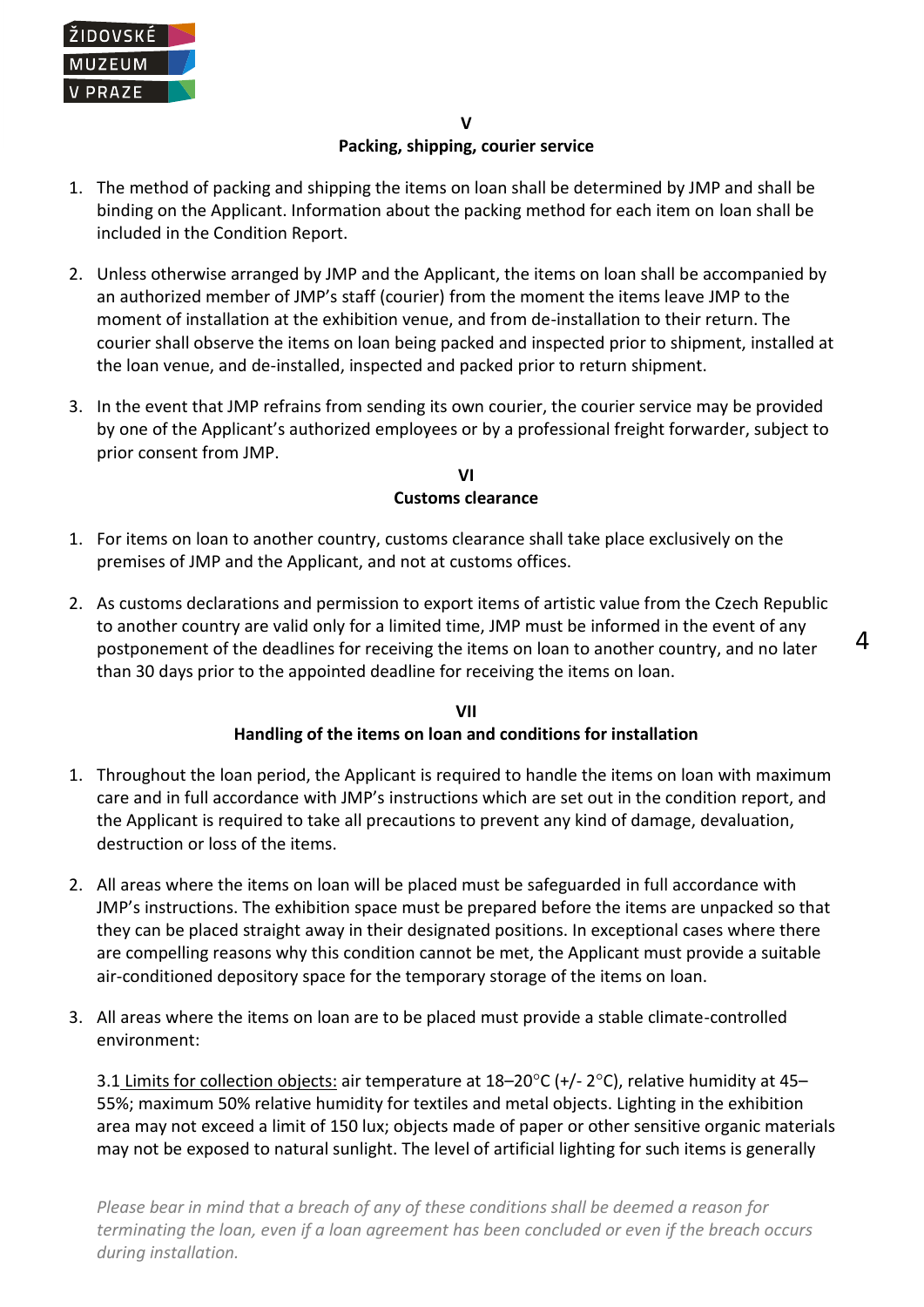

set at between 50 and 100 lux, depending on the nature and sensitivity of the items in question. The lighting conditions for each item are specified by JMP in the "Condition Report".

3.2 Limits for copies of collection objects: basically the same temperature and humidity conditions as set out in 3.1 although JMP will allow the given limits to be exceeded or to fluctuate. There are no strict limits for light levels as they depend on the material of the items in question. In general, these items are intended for display under less stringent conditions.

- 4. Immediately after being unpacked, the items on loan shall be placed in display cases cabinets or kept in a suitable storage area that has been approved in advance by JMP. Display cabinets may not be re-opened once the items on loan have been placed in them. All technical and installation requirements (e.g. addition of captions, lighting, humidity absorbers) must be prepared before the items are placed in display cabinets.
- 5. JMP reserves the right to require that its collection objects on loan are the last items to be installed and the first to be de-installed at the exhibition venue.
- 6. It is recommended that the Applicant shall consult with JMP in sufficient time about the installation method and about all the details relating to this, as it is necessary for the Applicant to arrange and have written confirmation of the installation method at least 30 days prior to the start date of the loan period and to inform JMP of this promptly.
- 7. Unless otherwise arranged by JMP and the Applicant, all the collection objects on loan shall be placed in lockable dust-free display cases, and items made of fragile or sensitive materials must, in addition, be placed on vibration-free bases. If required by the nature of a particular item on loan, or if the exhibition venue does not meet the specified climate-control limits, the display cases must be provided with their own climate control and measuring equipment.
- 8. In the event of a loan period over four weeks, JMP shall require the Applicant to monitor the items on loan throughout the loan period and to provide regular reports with readings of temperature and relative humidity values; it is therefore recommended that, prior to installation, the display cases should also be provided with a calibrated measuring device or recording equipment that enables a regular visual readout or automatically saves the measurements at a set time.
- 9. JMP reserves the right to set out specific requirements for handling certain items on loan.
- 10. JMP reserves the right to inspect compliance with the stipulated conditions in the areas where the items on loan will be exhibited or temporarily stored (see section VII, subsections 2-5). If it comes to light that the stipulated conditions have not been complied with by the Applicant, JMP may at any time terminate the loan agreement and demand the return of the items on loan.
- 11. Under no circumstances may the Applicant remove an item on loan from its mat or undertake any alteration or treatment on any of the items on loan. All mechanical and chemical materials used during installation of the items on loan must be approved in advance by JMP; this approval may not be requested of the courier at the exhibition venue.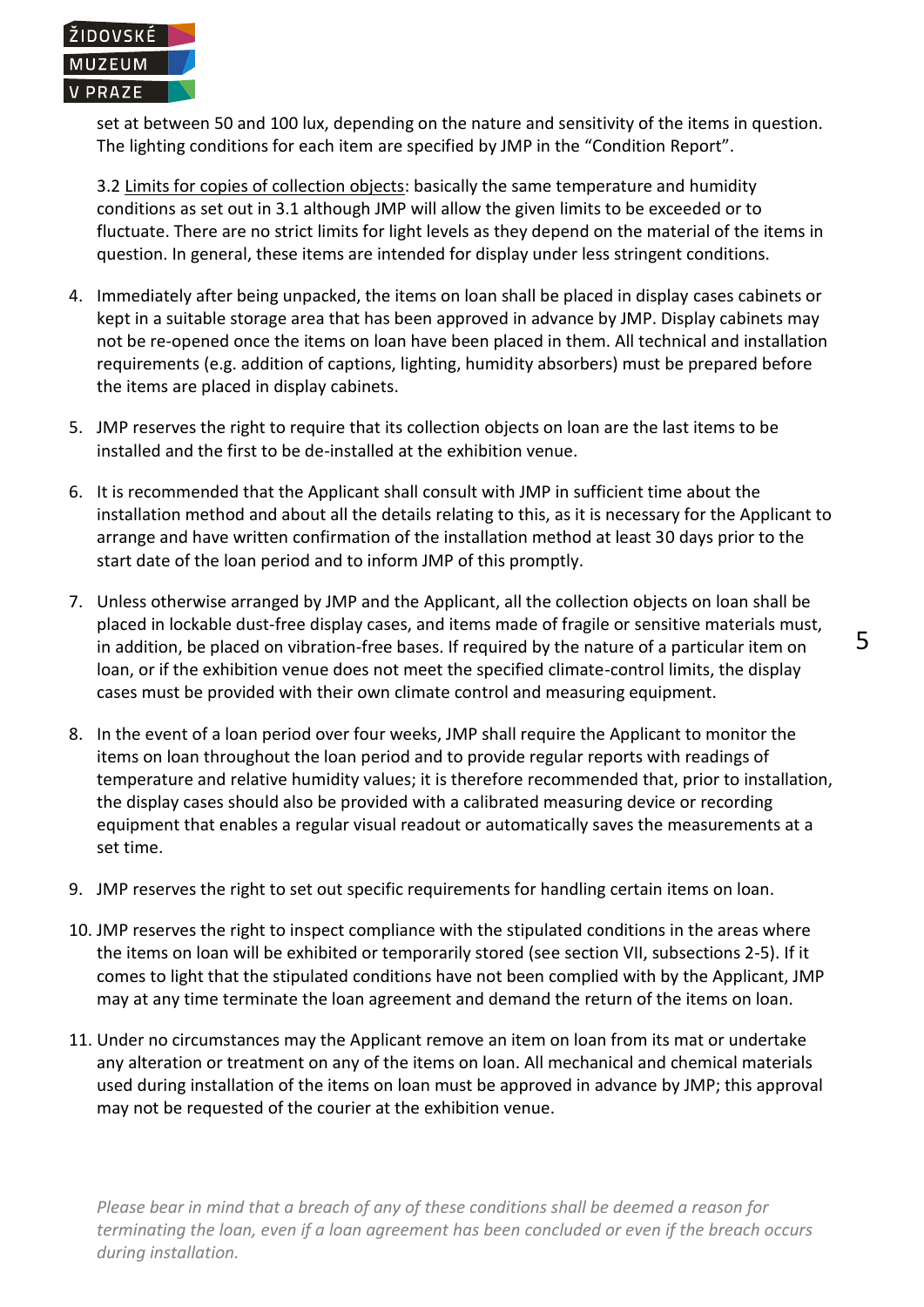

- 12. The applicant shall comply with all the conditions for handling the items on loan that are specified by JMP in the condition report for each item (i.e. by using appropriate technical aids and devices).
- 13. In the event of any change in the state of an item on loan while being shipped, exhibited or placed in storage during the loan period, the Applicant shall immediately furnish JMP with detailed written information and photographic documentation of this change. If the items on loan are escorted by a courier during shipment, a condition report for each item must be filled out in the courier's presence. JMP will set out in writing what further action is to be taken; such action shall be binding on the Applicant.
- 14. Damage calculation shall depend on the nature of the damage and the cost incurred to repair the damage. In the event of destruction or loss of any of the items on loan, the insurance value that is specified in the loan agreement shall apply.

### **VIII Compliance with the stipulated purpose of the loan and reproduction rights**

- 1. The items on loan may be used by the Applicant only for the purpose that is specified in the loan agreement.
- 2. The Applicant is required to take into account and respect the connection the items on loan have with Judaism and to prevent them being shown at the exhibition venue concurrently with items that clearly symbolize or promote the values of another religious group or with items which, on a different basis, evoke an association that could, either in the exhibition or in a broader context, damage, degrade or reduce the informative value, symbolism and significance of the Judaica items on loan.

In the event of special cross-cutting exhibitions that draw, for example, on various religious traditions, it is necessary to agree in advance on how the Judaica items on loan are included and displayed in the given context.

- 3. All of the items on loan from JMP's collections are subject to reproduction rights that are owned by JMP, the respective authors or copyright heirs. Each reproduction of an item on loan that is made (e.g. for publication in a book, catalogue, leaflet, various printed materials, newspaper, magazine, or on a CD-ROM, the Internet or other network, or for use in a film, theatre or music performance, etc.) is subject to reproduction rights. The Applicant is required to conclude an agreement with the owner of the copyright or reproduction rights to permit the reproduction of items on loan for a given purpose.
- 4. JMP will charge the Applicant for the provision of digital images for publication or for other purposes.
- 5. With the exception of photographs showing the entire exhibition and of photographs taken for the purposes of internal documentation, the Borrower may not in any way reproduce any of the items on loan.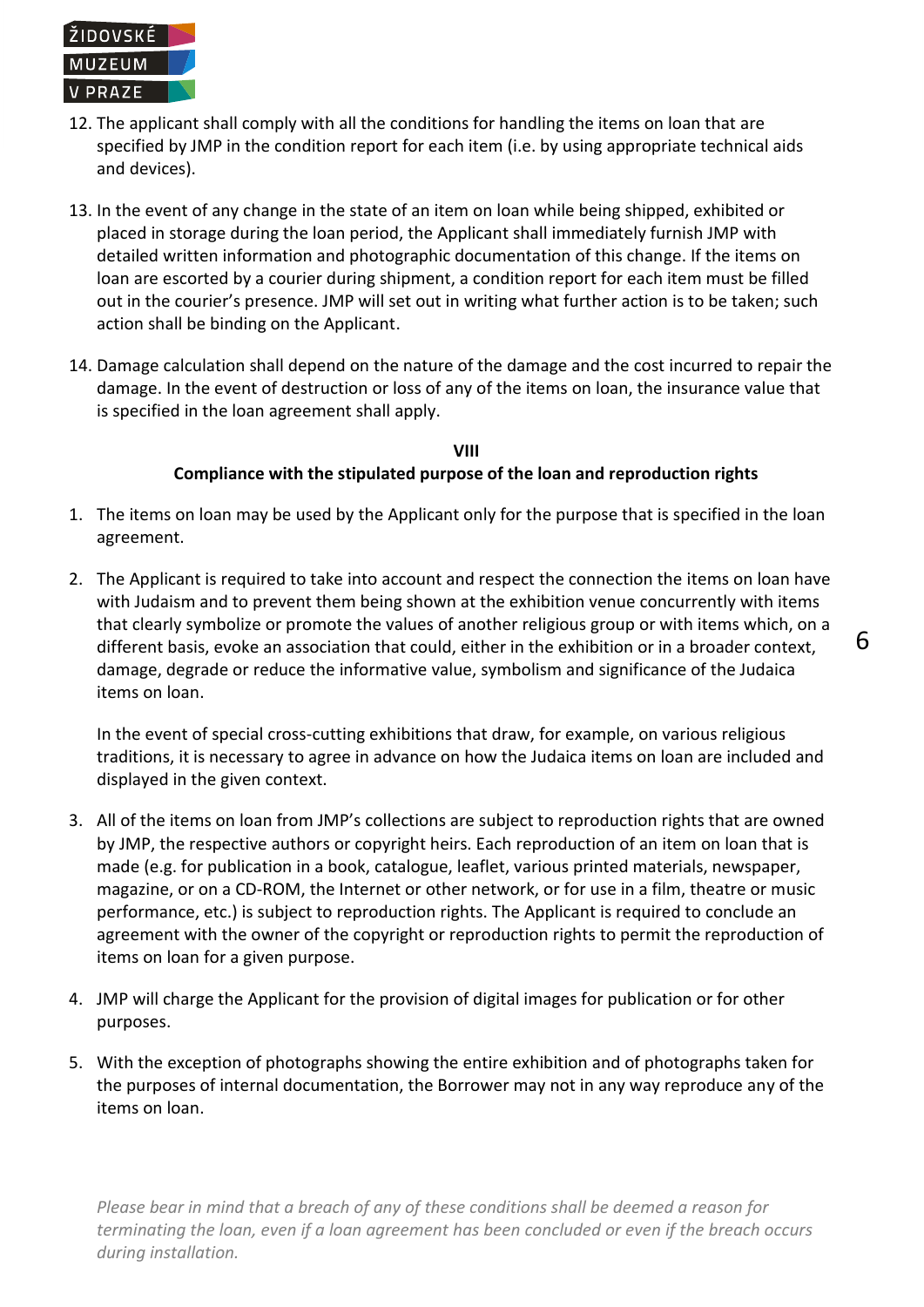

- 6. The Borrower may allow individual visitors to take photographs or videos of the items on loan, but only for private use. The use of tripods, flash photography, or additional lighting shall be prohibited when taking such photographs or videos. Such images may only be published for the personal use of visitors to the exhibition.
- 7. The texts of the exhibition catalogue, captions and all additional related printed material are subject to JMP's approval. The Applicant may not publish or in any way use these texts without JMP's prior written consent.
- 8. The Applicant is required to state in the texts of the exhibition catalogue, captions and all additional related printed material that the items on display belong to the Jewish Museum in Prague.
- 9. Unless otherwise stipulated by JMP, the Applicant shall provide JMP with two complimentary copies of all publications that are published for the exhibition. JMP reserves the right to be able to determine the amount of complimentary copies it may receive with respect to the number and nature of items on loan. For exhibitions with ten or more items on loan from JMP, JMP may also request two posters and additional material such as educational booklets, etc.

## **IX Payment of costs**

1. All essential costs associated with the loan of items from JMP's collections shall be paid by the Applicant, unless specified otherwise in another written agreement between the Applicant and JMP.

# **These costs are as follows:**

a) *A one-off administrative fee for dealing with the loan as based on JMP's valid price list. This fee includes the cost of drawing up the loan agreement, securing an export permit for loans abroad, carrying out a basic search in the registration records and depository, selecting the exhibits, determining the condition and cost of restoring the exhibits, providing a description and detailed specification of the exhibits (beyond the scope of first-level registration) and preparing a condition report. In exceptional cases, JMP may reduce or waive the administrative fee, particularly in the event that the Applicant provides reciprocity to JMP or in the event of another situation that is* 

*worthy of special regard. The decision to reduce or waive the administrative fee shall be taken solely by JMP's director, and the Applicant shall be informed of this in writing;*

b) *Other costs associated with the preparation of an exhibition exceeding the scope of sub-section (a) – i.e., preparation of the exhibition scenario, preparation of exhibition texts beyond the scope of ordinary captions, production of photographic materials, models, texts, etc., as well as essential restoration and conservation work. All costs shall be based on JMP's valid price list;*

c) *All costs associated with shipping the items on loan for the exhibition (see section V, subsections 1-3);*